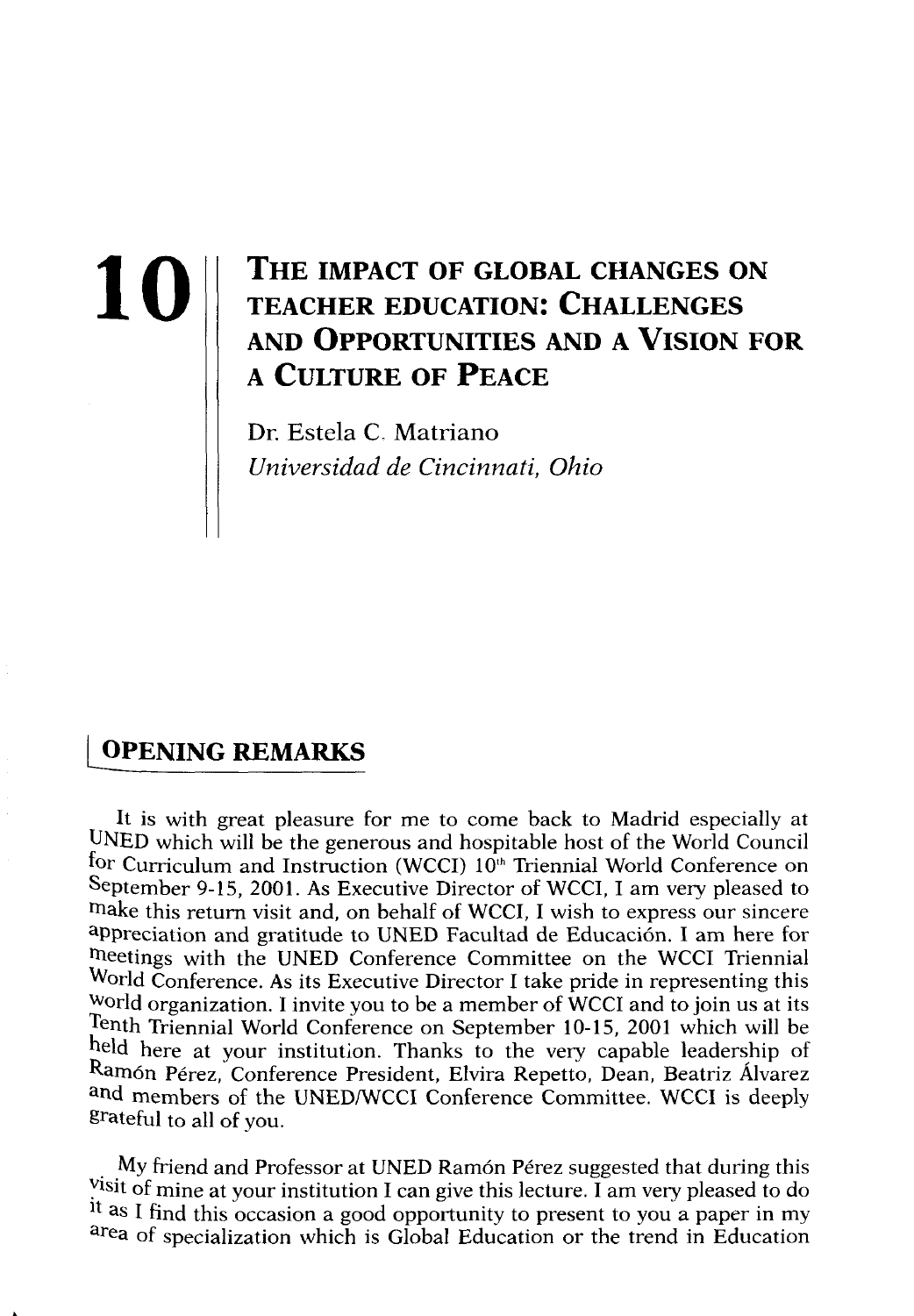2000 known as globalization. Aside from being my área of specialization, this paper is also related to the theme of the WCCI Tenth Triennial Conference which will be held at UNED which is "Pedagogy of Diversity: Creating a Culture of Peace." The Year 2000 has been proclaimed by the United Nations as a Year for the Culture of Peace. I am pleased to share with you some educational ideas on this topic. It is important that we start thinking seriously about changing the global culture from war to peace. We all live in one small planet that needs to be preserved with less violence and máximum justice. We should all join hands to achieve this culture of peace.

#### **INTRODUCTION**

For my paper today I have chosen the topic "The Impact of Global Changes on Teacher Education: Challenges and Opportunities: A Vision for a Culture of Peace." Having had the experience of teaching Global Education for almost three decades, I feel compelled to share with you my global perspective to help improve teacher education along the tenets of the United Nations in general and UNESCO in particular

In 1996 J. Delors , et. al. submitted a Report to the UNESCO International Education Commission, entitled "Learning, The Treasure Wi" thin, from which I will quote the following paragraphs:

> *Our visión of the coming century is one in which the pursuit of*  learning is valued by individuals and by authorities allo ver the world not *as a means to an end but as end initself. Each person will be encouraged and enabled to take upleaming opportunities throughout Ufe. How much*  will be expected and demanded of teachers largely depends on them *whether this visión can come true. Teachers have a crucial role to play in preparing the leamers not only to face the future with confidence but to build it with purpose and responsibility. The importance of the role of the teacher as an agent of change, promoting understanding and tolerance, has never been more obvious than today. It is likely to become even more in the twenty first century. The need for change from narrow nationalist^ to universalism, from ethnic and cultural prejudice to tolerance, understanding and pluralism, from autocracy to democracy in its various manifestations, and from a technologically divided world where*  high technology is the privilege of a few to technologically united world, *places enormous responsibilities on teachers who particípate in the*  molding of the characters and minds of the new generation.

> *Source: J. Delors, et. ai, Learning, The Treasure Within. Report to UNESCO International Commission on Education for the Twenty First Century, pp. 141-142, Paris, UNESCO, 1996.*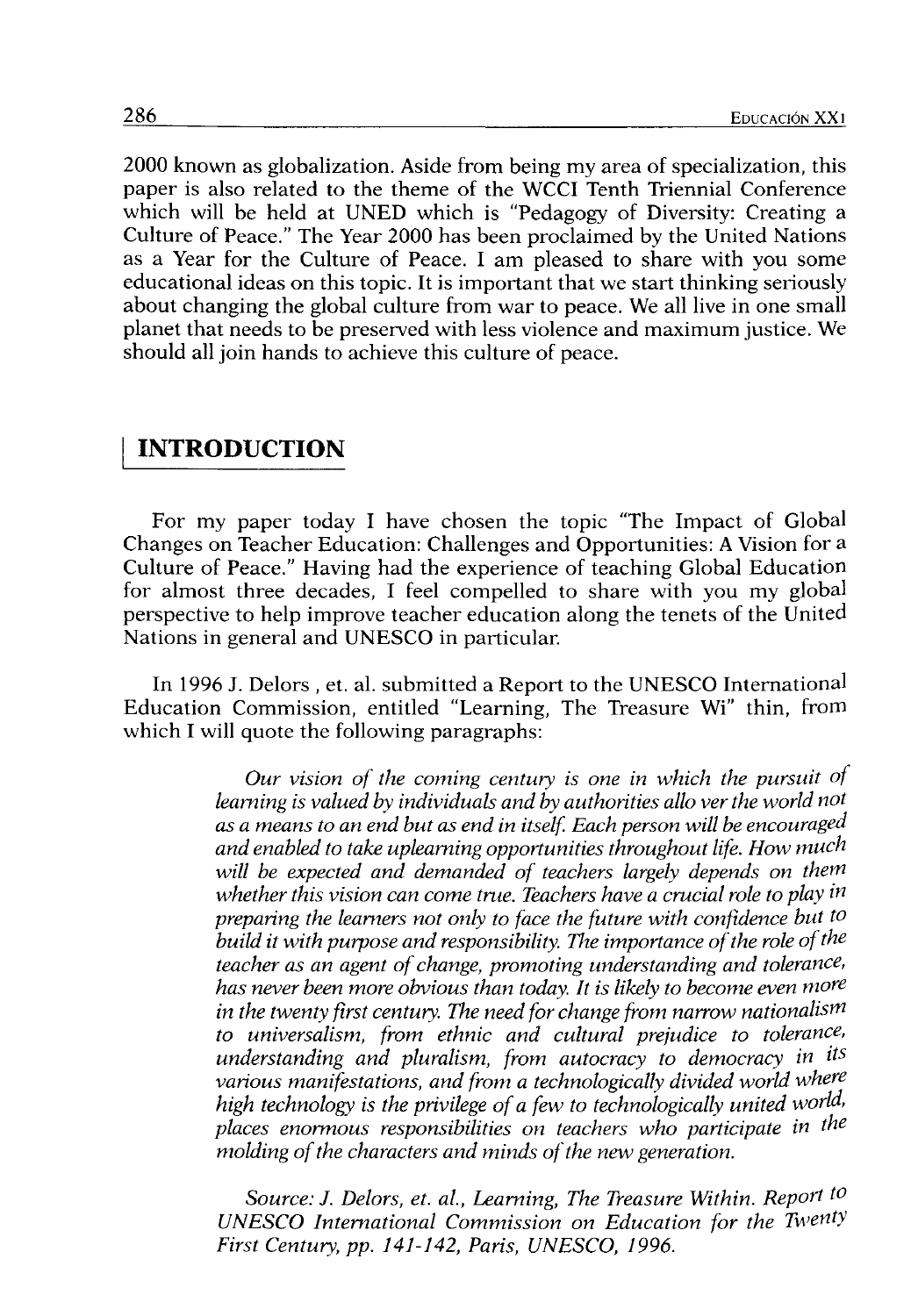What I quoted from the Delors Report is a timely springboard for my presentation because the twenty first century has finally arrived. The visión in this report becomes a reality in this conference, as we face the challenge of educating leamers for a new millennium. To realize this visión, teacher education should respond to the profound global changes taking place in the world today. Education for sustainable development and a better quality of life becomes a big responsibility. The challenges before us are matched by ampie opportunities that can help teachers assume their crucial role of educating for global responsibility.

> *The fundamental challenge before us is globalization which impacts in our lives in different ways and meanings. It has become an important effective factor in education as we prepare for the new millennium. We are witnessing that globalization is no longer an exclusive domain of the world of economics and the global*  marketplace. Kofi Annan, Secretary General of the UN has this to say *about globalization and the challenge before us:*

> *"I believe the overarching challenge of our times is to malee globalization mean more than bigger markets. To make a success of this great upheaval we must leam how to govem better, above all how*  to govern better together. We must learn to govern with the voice of the *peoples, with a view to meeting the needs of peoples. If there is a lesson to be leamt from recent experience, it is that while globalization has produced winners and losers, the solution is not confrontation. It is to*  make winners of the loosers and loosers of winners. It is to ensure that *nobody sinks, but we swim together with the current times. The way forward is for state and non-state actors to work together to address the consequences and challenges of globalization."*

> *(Kofi Annan, Report on the Opening Plenary of the Millennium Forum Focuses on globalization and the Role of Civil Society, Internet, United Nations, May 23, 2000).*

The challenge of globalization to education is to realize that the needs of the learners are the needs of the peoples. In answering these needs, education for the new millennium can help achieve the fundamental goal of the UN Programs on Education for All and Education for Life which is "to meet the needs of all peoples, for all times, with no exception." Reform in teacher education should be aimed at what K. Annan referred to as a win,  $\overline{w}$  in situation. It should be holistic and transformative with an overarching goal of attaining a civil society which is committed to a culture of peace.

In this paper I wish to suggest a 3-dimensional framework or a triad for reforming teacher education. This triad consists of : (1) The Human Being: The Learner, (2) Planet Earth: The Setting for Teaching and Learning, and (3) Technology: The Instrument of Instruction. Each of them has its own place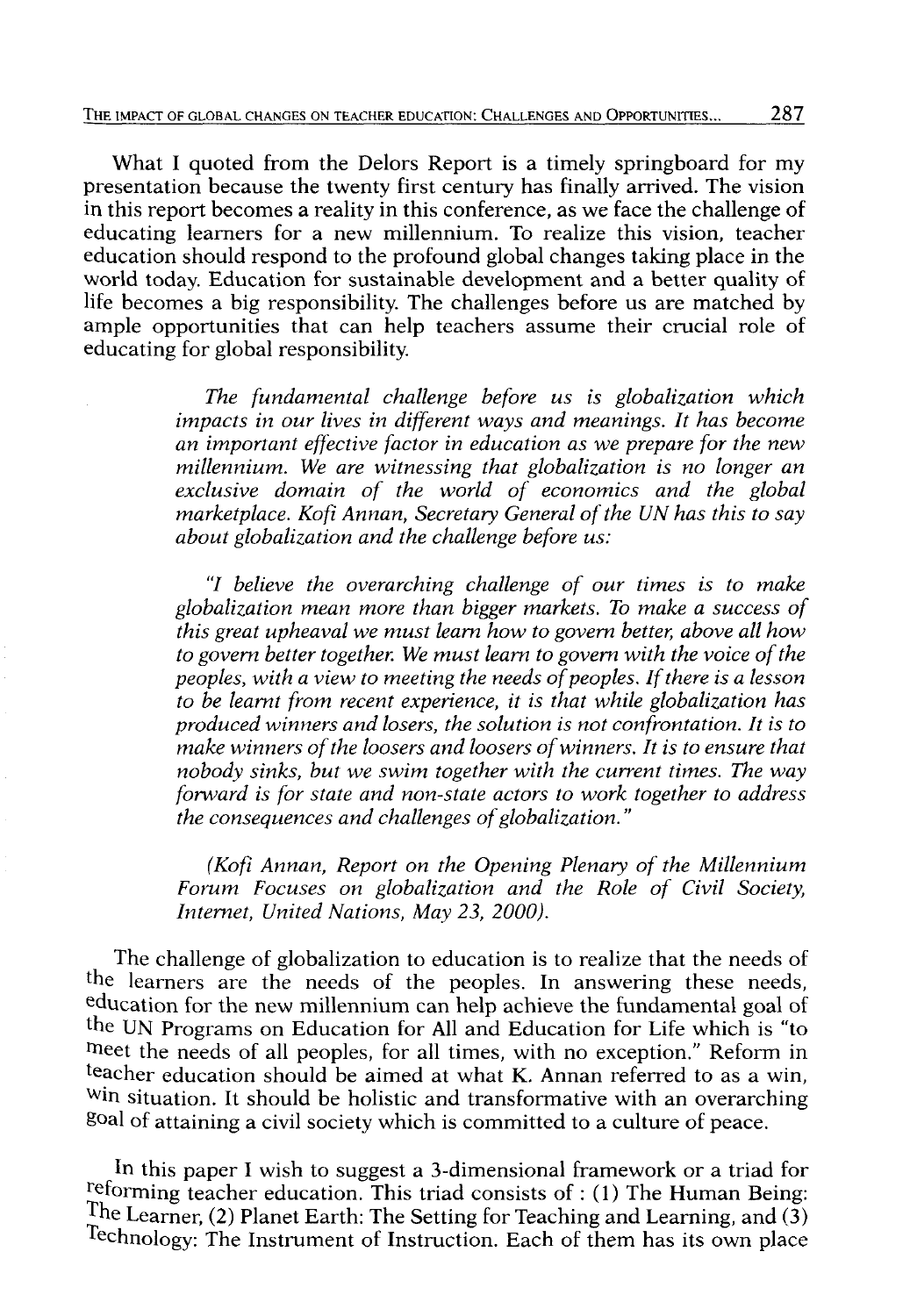in globalizing teacher education. In my search for new dimensions for a world class teacher education program for a new millennium, I will develope this triad.

#### THE HUMAN BEING: THE LEARNER

We are all learners. The human being who is the learner must be at the center of this triad. Everybody counts in the world's five billion human family. Everything we do and strive for must revolve around the human person. Regardless of age, race, class, gender and other special quahties or difñculties, the learner deserves quality education. The challenge is how to humanize education and design a teacher educational program that is responsive to the needs of the human family, the socio-cultural milieu, the societal institutions (political, economic, education, health, etc.) and the high-tech world. As the world shrinks into a highly interdependent global community, human interactions and the cultural web become more complex. Racism, prejudice, discrimination, intolerance and cultural wars or ethnic conflicts develop into a social caneen On the other hand, there is the threat of homogenization of the global community as a result of overextended development of westem phenomena such as the global shopping malí, the global marketplace, the global workplace and global entertainment. (Barnet & Cavanagh, 1994). The counterculture movements and violence that are portrayed as the symbols of strength and victory of the affliction against humanity are forces to reckon within the schools and pivotal places where human beings congregate. Not to be missed is the most current and exciting scientific challenge to human beings, "the genome out of the bottle: science plays God (Cincinnati Enquirer/New York Times, July 2, 2000 and Time Magazine, July 3, 2000). Genetic engineering has come to the forefront of human challenge. Is it good or evil? The human genome, the 3.15 billionletter instruction book for our cells has fueled a new debate, Junk DNA. (The Cincinnati Enquirer, July 4, 2000) The DNA debate is an explosive issue on human existence, a new addition to the many challenges educators face because of the socio-ethical-moral and scientific impact on education. It raises more questions about who we really are and how do we preserve our being human in the midst of scientific discoveries.

The enormity of the challenges of globalization before us is real. What do we do? Friedman in his book, *The Lexus and The Olive Tree: Understanding Globalization* (Friedman, 1999) pointed out that the challenge before us is rooted in the conflict of "the Lexus and the olive tree" which is the tensión between the globalization system and the ancient forces of culture, geography, tradition and community while at the same time, he spells out what we all need to do to keep this system of in balance. A companion reader to this, is a newly published book by Indiana University Press entitled, *Globalization and the*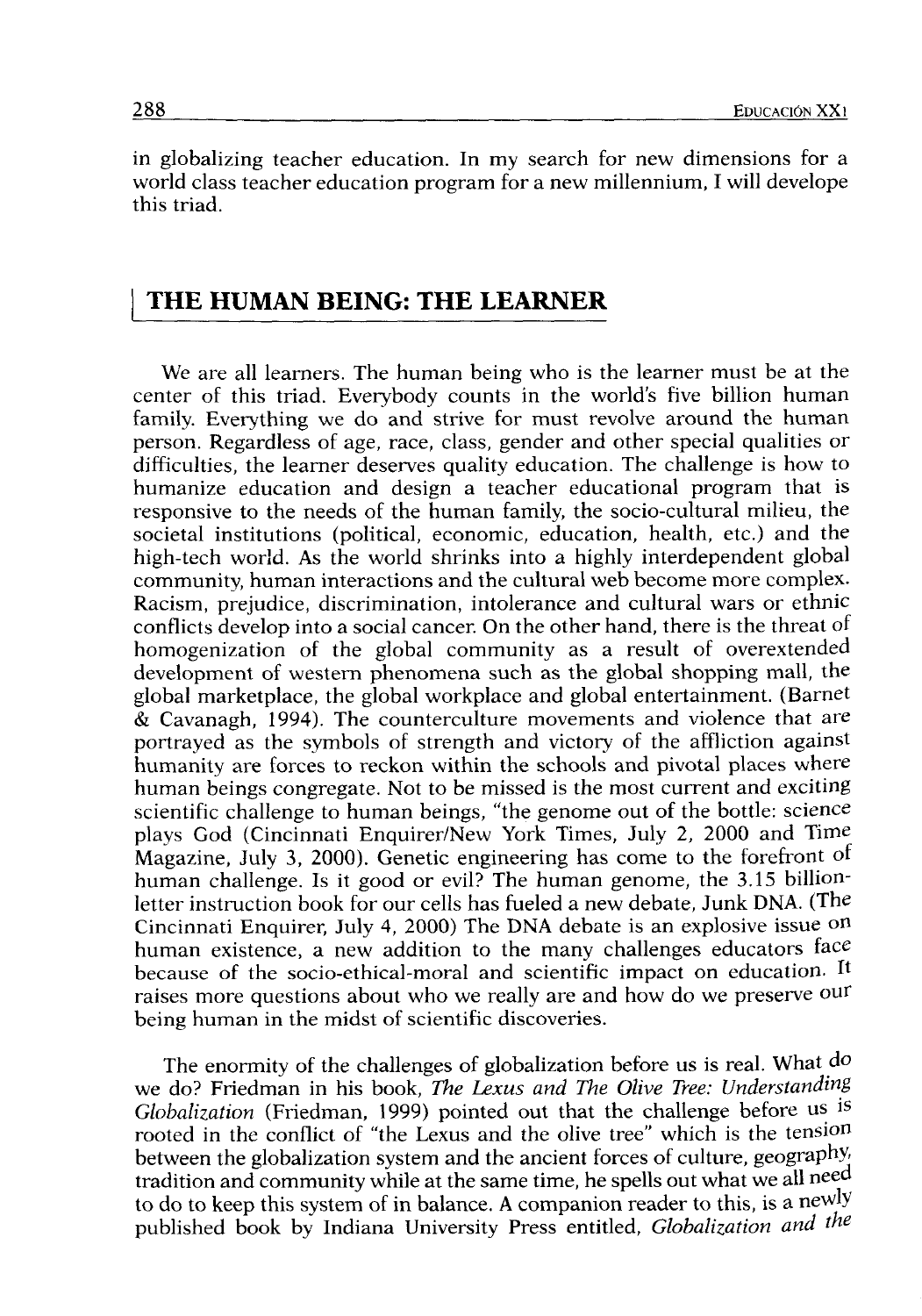*Challenges of the New Century* (O'Meara, 2000) which in a variety of articles, some 36 of them, discusses different perspectives of globalization. It is interdisciplinary and presents varying views on a broad range of topics such as politics, culture, business, trade, the environment, population, conflict and many other pressing global issues that impact on human life. This book affírms that there are different perspectives for common problems of humanity.

These challenges are matched by opportunities to counteract them in order to preserve the humane quality of life in the global society. There are numerous opportunities for program development that can enhance the human dimensión and enable the teacher to maximize leaming. The highly interdependent and multicultural global community provides a wealth of knowledge which can be developed on a fírmly established moral and ethical paradigms. It should uphold the dignity and integrity of the human person. The pursuit of life, liberty, and peaceful existence are rooted in the inalienable rights endowed on the human person. These rights are defíned and are protected by United Nations documents namely: The Universal Declaration of Human Rights, Women's Rights Are Human Rights, Children's Rights, which were developed from historical documents such as the Magna Charta and others. Documents to protect human rights are continuously being developed in different parts of the world. The United States recently passed The Patients' Rights in Health Care. These documents are valuable resources in designing a teacher education program which can be responsive to basic human needs. Human Rights Education is basic to a humane quality of life in this planet.

The human dimensión is pivotal to the success of a teacher education program. The teacher who can uphold the integrity and dignity of the human being is the successful teacher.

#### PLANET EARTH: THE SETTING FOR TEACHING AND LEARNING

The care for Planet Earth is important because it gives us life and determines the survival of human existence in its physical setting. It is our home and we have to take care of it. A healthy environment which is the proper setting for human learning is being threatened by challenges of an enormous proportion world wide. i.e. global warming, natural disasters, chemical/oil spills, deforestation, nuclear disasters. We are urged by environmentalists to work with them in order to preserve Planet Earth as a decent habitat for all its people. Mother Earth is hurting. We must make it less painful for hen Stewardship of Planet Earth is not only a challenge but a duty of every citizen in the global community. (Muller, 1991).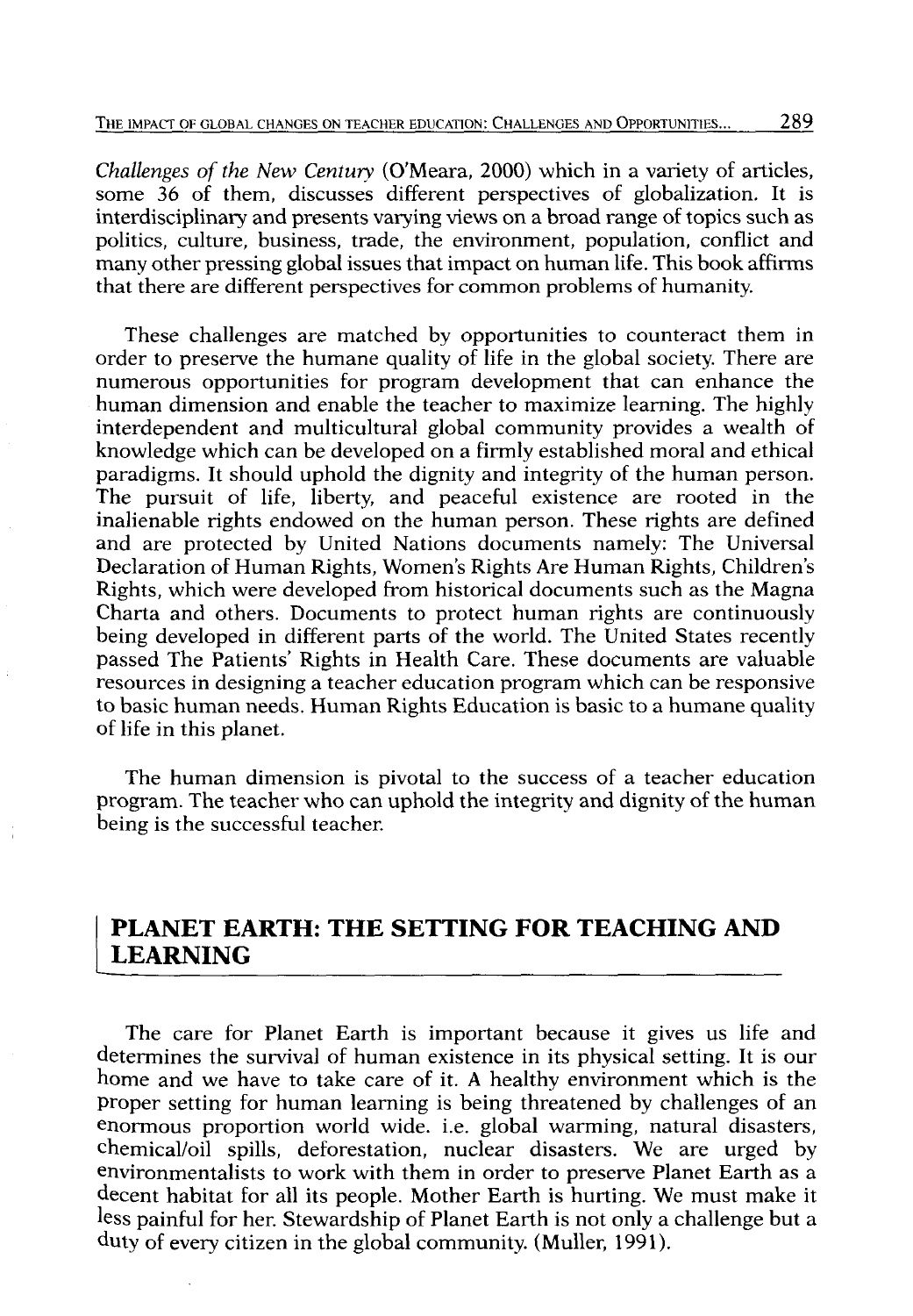Teachers must be trained to combine their knowledge and skills in making their leamers learn while at the same time creating a healthy environment to maximize leaming. A balanced attention and care for the learners and the classroom setting can help achieve a well-rounded education for global citizenship. Ultimately, proper care for Planet Earth will uphold a core valué of human existence which is sustaining and sustainable environment, the right to a livable and healthy physical and social environment (Reardon, 1995).

Environmental studies are being developed and implemented in schools and community agencies in order to protect the right of human beings to a livable and healthy physical and social environment. The global community strives to realize this right through the efforts of the United Nations and other world organizations in promoting and undertaking projects for a healthy environment. Teachers must join these world wide efforts and teacher education programs must include provisions for creating a healthy environment for learning.

### TECHNOLOGY : THE INSTRUMENTS OF INSTRUCTION

"If You Want to Speak to a Human Being, Press 1" is a title of a chapter in Friedmans book, *The Lexus and The Olive Tree* (Friedman, 1999). This title caught my attention as it clearly shows an intímate connection between technology and the human person. Furthermore, it demonstrates that technology can chart the direction of human relations and globalization. Human beings and human enterprises such as e-commerce, education, travel, shopping, and almost all facets of life are increasingly becoming welded by technology through the internet, the web, e-commerce and numerous connections which is becoming accessible, fashionable and intriguing as "press 1."

Throughout history, changes in global relations have been driven by technological innovations that have altered the way in which economic interactions occur. The evolution of democracy and the changing nature of borders and security are altering political interactions. Technological innovations also affect the ecological and cultural environment in which we live. In sum, globalization as a process is driven by a series of interlocking innovations. (Patrick O'Meara, 2000). Technological innovations are products of the human mind. Technological innovations can be a boon or a curse to humanity. People all over the world tend to be hooked into technological innovations to the extent that it becomes a "fury" to own a computer for every individual, school or home. It becomes a barometer for progress as it makes the human endeavor seem easier and faster. However, progress can also bring about consequences that humanity has to reckon with as it affects globalization in general and education in particular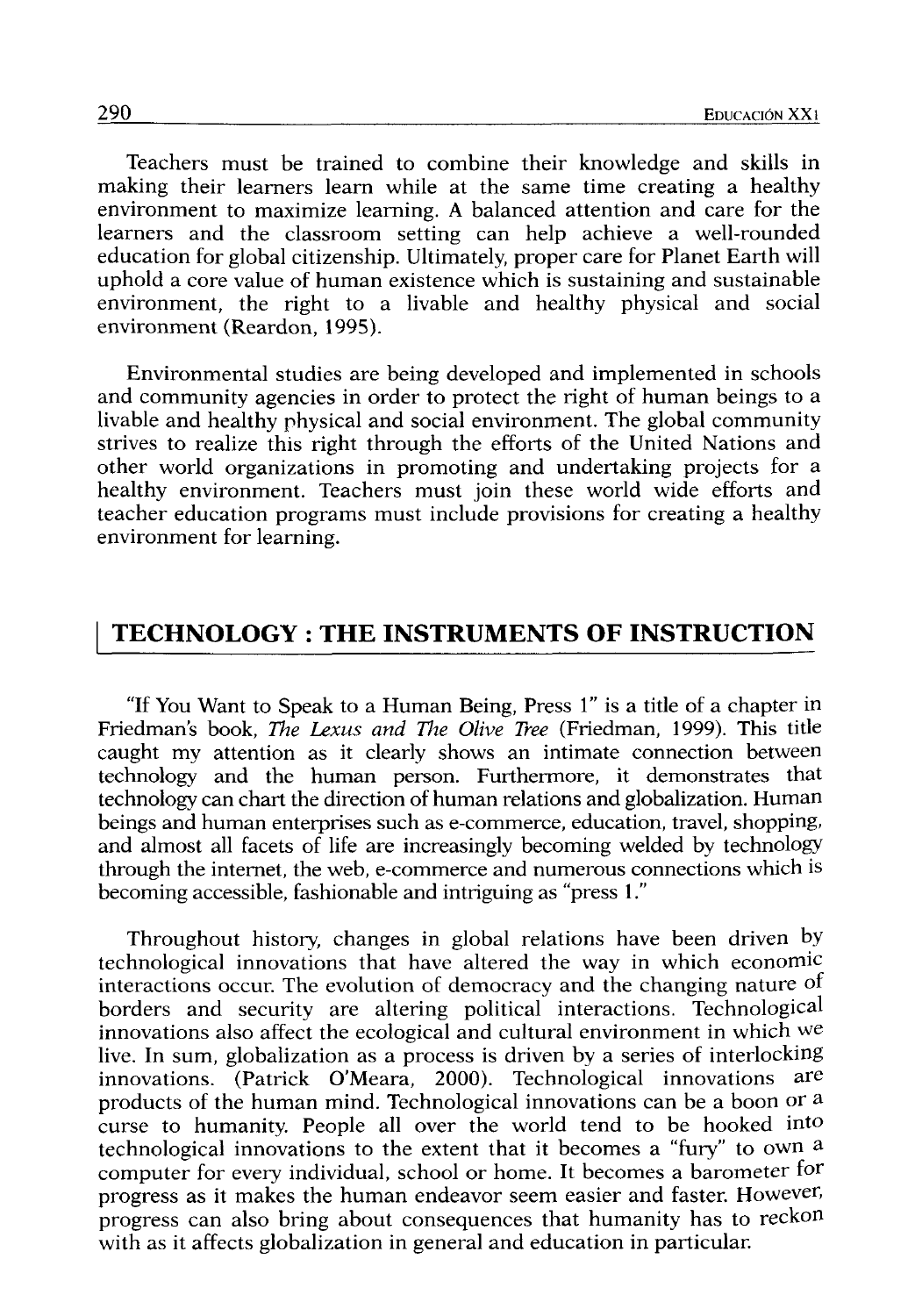Globally, technology is creating a "digital divide" among the "haves" of the north and "have nots" of the south. The "haves" of the north hemisphere fínd it exhilarating to hook every classroom to a computer and other technological devices. The " have nots" of the south hemisphere can only dream for such a classroom but may not realize it even in their lifetime. Their struggle is for survival and basic education. This leaves them no room for what can be "frills" in their classroom situation.

There are moral and ethical issues that evolved from the use of technology in education. There are three prominent issues which are widely discussed by educators: (1) privacy, (2) impact on children's lives and (3) plagiarism. (J. Pittman, March, 2000)

Technology opens the world of information to everyone. With the click of the mouse and going into web sites, anyone can have access to all kinds of information including personal data and confidential information. It exposes people, particularly the children to unprotected domains of information that are being used in ways that can be damaging to the leamers. The impact on children's lives of cyberspace communication system is frightening. Educators, parents, and lawmakers are searching for answers as they guard the privacy of children in a cyberspace. The limitless exposure of children to technology requires a different kind of guardianship on parents/adults. Because of the abundance of sources of information in the web and an easy access to the internet, plagiarism becomes rampant especially in the academe. The world wide stealing of information, copying and cheating on examinations, research, scholarly work and school assignments are increasing world wide and becoming hard to control.

Opportunities which offer solutions to the problems created by technology and innovations are growing. Existing technology can assist research efforts to monitor and track information disclosure about children. (Pittman, March, 2000). Laws can be passed in order to protect everyone from the invasion of privacy especially children and fewer fortunate members of society. Education should be in the forefront of fighting these cyberspace wars. The UN has also assumed the responsibility of educating and monitoring the use of technology for more positive approaches and results.

Education and training programs for instructional technology are developing as quickly as innovations become available in the global marketplace. Distance education is becoming a credible program as fast as they are driven by the available technology at the respective institutions. Teacher training is critical. They must be literate and active users of technology. On the other hand, not that many opportunities are available to the less affluent sectors of the world society. This creates the digital divide between different countries and culture.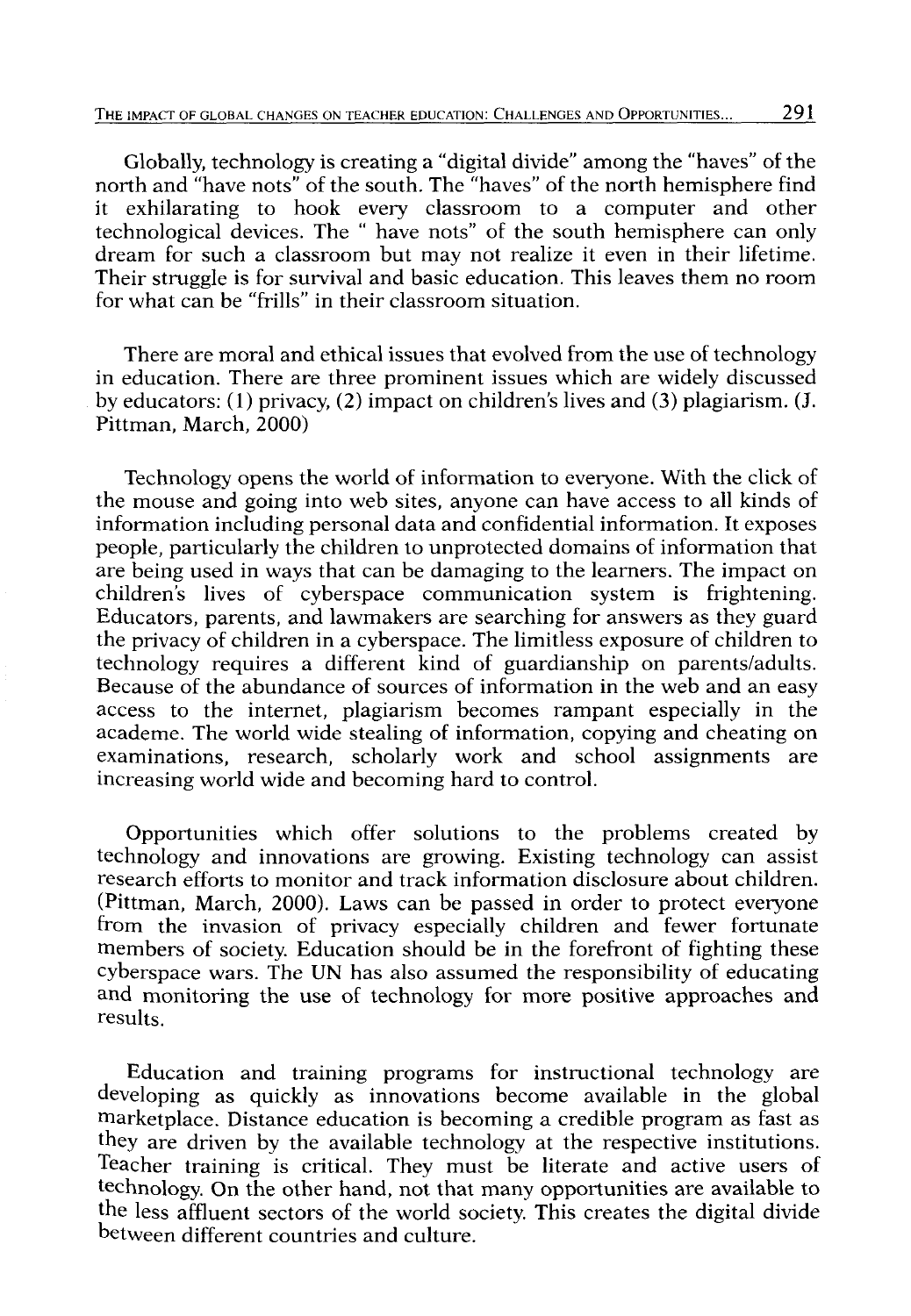#### CONCLUDING REMARKS: A VISION FOR A CULTURE OF PEACE

I wish to conclude my presentation with a vision for a culture of peace for the new millennium. Let me start this section with a vision taken from the Declaration and Agenda for Action Strengthening the UN for the 21<sup>st</sup> Century of the Peoples Millennium Forum, UN Headquarters, May 22-26, 2000. This visión harmonizes with my view of the future of education for the global community in the new millennium.

> *Our visión is of a world that is human-centered and genuinely democratic, where all human beings are fullparticipants in their own*  destinies and are members of one human family, in all our diversity, *living in one homeland, sharing a just, sustainable, and peaceful world, guided by universal principies of democracy equality, inclusión, voluntarism, non-discrimination and participation by all persons, men and women, young and oíd, regardless of race, faith, disability, sexual orientation, ethnicity or nationality. It is a world where peace and human security, as envisioned in the Principies of the UN Charter, replace armaments, violent conflict, and wars. It is a*  world where everyone lives in a clean environment with a fair *distribution of the world's resources. Our visión includes a special*  role of the dynamism of young people and the experience of the elderly *and reaffirms universality, indivisibility and interdependence of all human rights - civic, political, economic,social and cultural.*

Federico Mayor (from Catalonia), former UNESCO Director General in his speech, "Towards a Culture of Peace" delivered at the Norwegian Nobel Institute (Oslo, Norway, November 22, 1995) put forth his defínition of the culture of peace. To him, a culture of peace transcends the negative conception of peace as the mere absence of war. It is positive peace rooted in the mutual understanding, tolerance, economic and social development, democracy and freedom. It should be a responsibility that each of us has towards our fellow human beings. Moreover, just as we have a duty to world for peace, we have the right to enjoy peace which means we have the human right to peace. Peace conceived as a human right is ultimately sustainable only within the context of democracy and to uphold the democratic principies of dignity, equality and mutual respect among fellow human beings.

What is the Culture of Peace? It is all the values, attitudes and forms of behavior that reflect respect for life, for human beings and their dignity and for all human rights, the rejection of violence in all its forms and commitment to the principies of freedom, justice, solidarity, tolerance and understanding between peoples and groups and individuals. (UNESCO, 2000).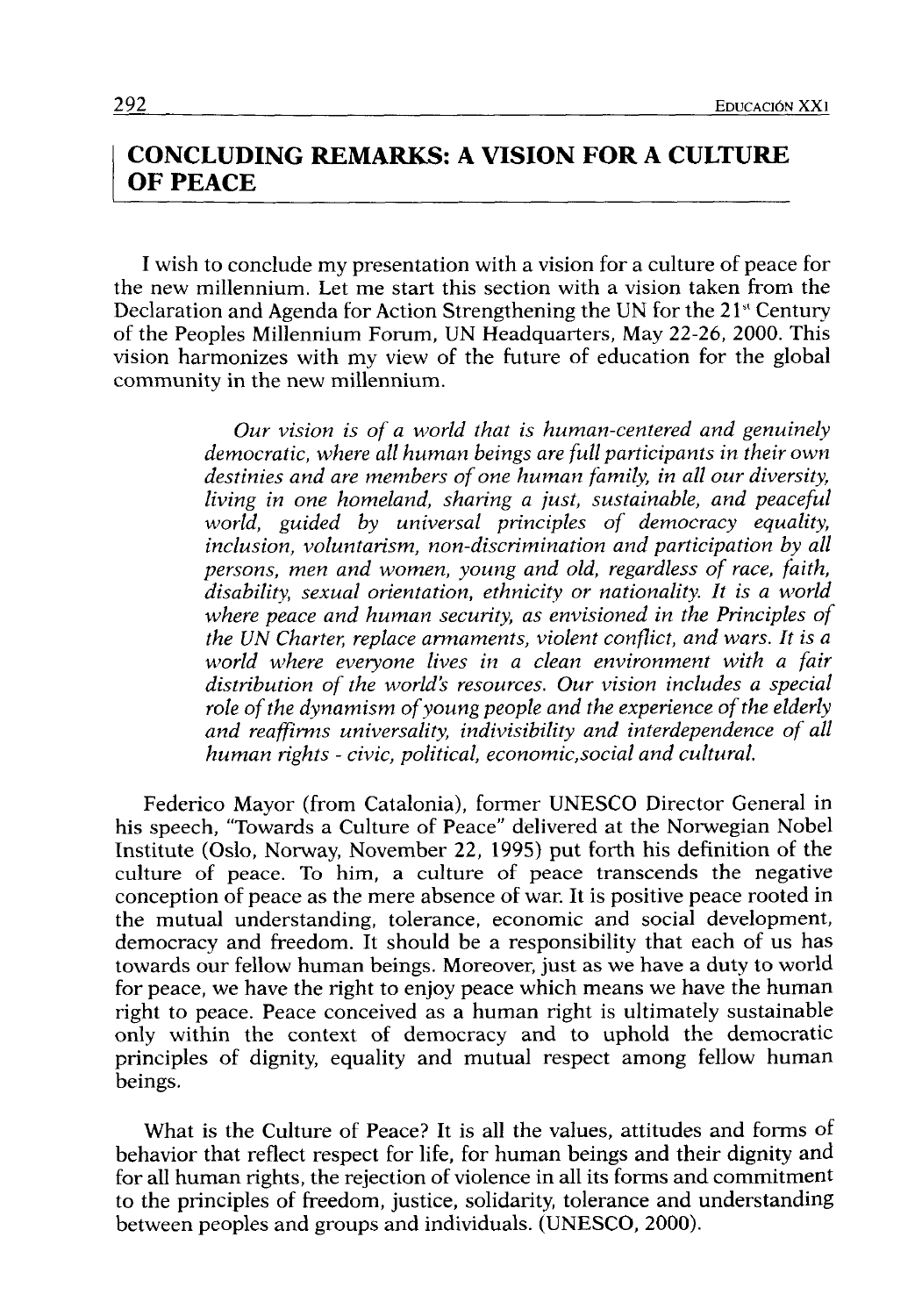Finally, if we wish to live in a peaceful sustainable world now and in the future, let me cióse with a friendly reminder that should take seriously the Year 2000 as an International Year for the Culture of Peace. It is a year to celébrate peace, build and make peace. A culture of peace is the missing link to the universal realization of human rights. We have lived all our lives in a culture of wan It is time that we live in a culture of peace. To globally realize The Human Right To Peace is the highest award we can give to ourselves for all our efforts to reform teacher education for the new millennium. (Mayor, 1997).

I thank you for being patient listeners and I welcome this opportunity to have a dialogue with you on the specialized topics of globalization and a Culture of Peace.

Gracias.

## **BIBLIOGRAFÍA**

- BARNET, R. J. & CAVANAGH, J. (1994). Global dreams. N. Y. Simon and Schuster
- DELORS, J., et. al. (1996). *Leaming the treasure within.* Report to UNESCO International Commission on Education for the Twenty First Century. Paris. UNESCO.
- GURUGE, A. (1996). *Education for the role of a civil society in a culture of peace.* A keynote speech delivered at the Third International Education Conference, University of Cincinnati, Cincinnati, Ohio, U. S. A.
- MAYOR, E (1994). *The celebratian of diversity.Speech* delivered at the 1994 Assembly of the World Academy of Art and Science. Minneapolis, Minnesota, U. S. A.
- MAYOR, E (1995). *Towards a culture of peace.Speech delivered at the Norwegian Nobel Institute.* Oslo, Norway.
- MAYOR, E (1996). *The human right to peace.* A Declaration by the UNESCO Director General. París. UNESCO.
- MATRIANO, E. C. (1994). *Challenges and opportunities in education for the twenty first century: a transnational*

*perspective.* Keynote speech delivered at the WCCI Regions 3 & 4 Conference. Kaohsiung, Taiwan.

- MATRIANO, E. C. (1995). *Globalizing teacher education for the twenty first century.* Keynote speech delivered at a World Conference. Dokuz Eylul University. Ezmir, Turkey.
- MATRIANO, E. C. (1995). *The legacy of human rights to multicultural education.* Paper delivered at the Eight Tirennial World Conference in Education. Amritsar, India.
- MILLER, R. (1997). *What are schools for? holistic education in American culture*  Brandon, Vermont. Holistic Education Press.
- MORIN, E. (1998). *Towards a new social contract.* UNESCO Sources. 106, 4-5.
- MULLER, R. (1991). *The birth ofa global civilization.* WA: World Happiness and Cooperation Press.
- MULLER, R. (1992). *The dimensions of intemational education: global education, hopeful education and holistic education^* Keynote speech delivered at the First International Education